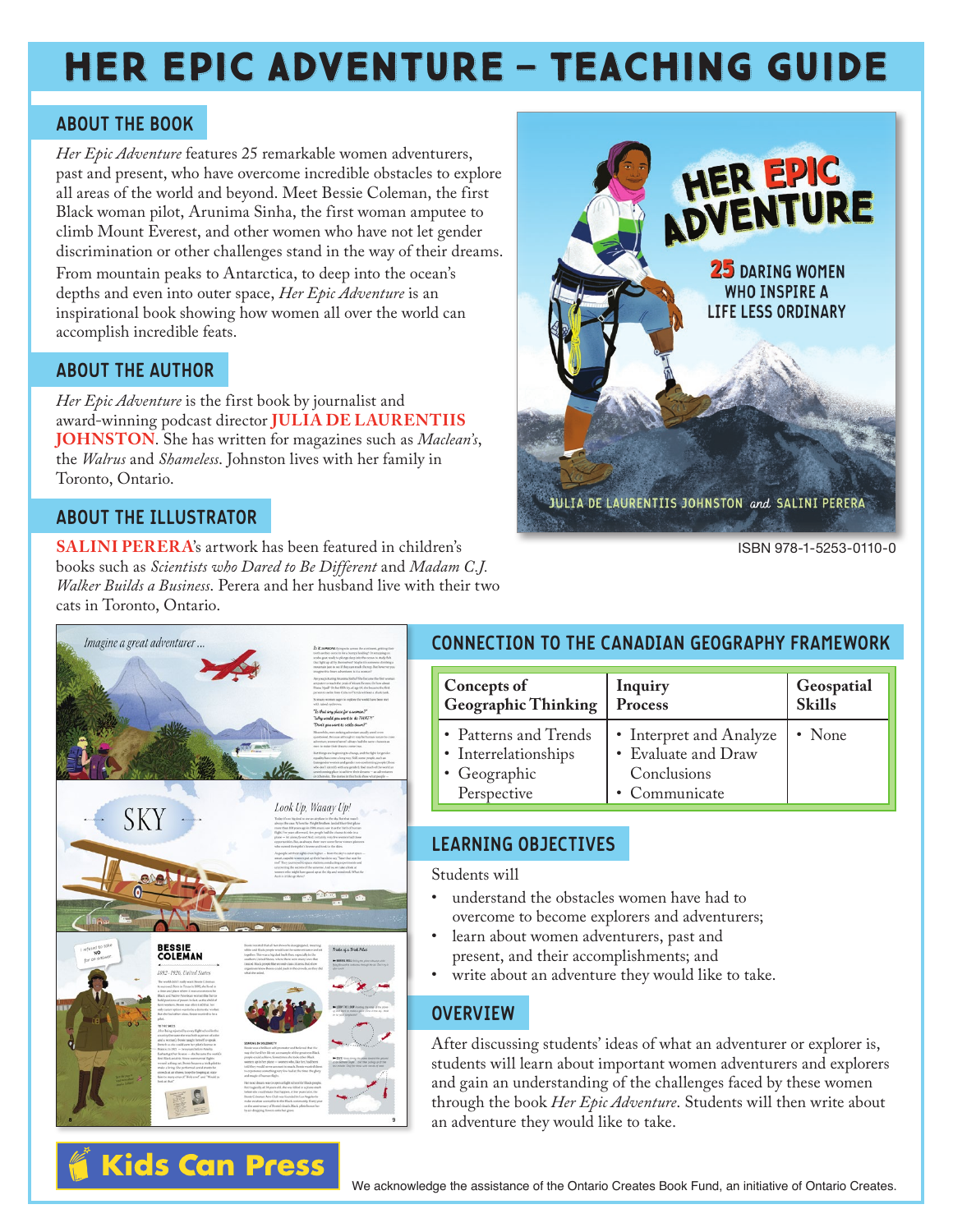# HER EPIC ADVENTURE — TEACHING GUIDE

### **ACTIVITIES**

- Whole group: Discuss preconceived ideas of what an adventurer or explorer looks like and how certain groups (particularly women) have been excluded from entering these professions.
- Whole/small group: Read *Her Epic Adventure* and discuss the accomplishments of these women.
- Individual: Students write their own adventure story.

#### **ACTIVITY 1: WHAT DOES AN EXPLORER LOOK LIKE?** *Whole Group*

#### (Approximately 20 minutes)

Before reading *Her Epic Adventure*, ask students to think of someone climbing a mountain, exploring a volcano, flying a plane or exploring Antarctica. Who do they see? What does the person look like? Note the similarities and differences between students' answers. Discuss with students where they think these images came from. Movies? Books? Social media?

Next, ask students what they think an explorer or adventurer is. To help them, have students fill out a KWL chart. They can



note what they know and what they want to know about explorers and adventurers, and after the lesson they can fill out what they have learned. Have them share their ideas with a partner, and then discuss answers as a whole group. Then, ask students to think about an excursion to Antarctica, from the beginning until the end, and what would be needed to accomplish it. Have students write down questions they would like to ask of an explorer who goes on this type of expedition. What supplies do you need? What physical or educational training do you have to do? How do you get there? Have students share their answers. Now, ask students to think about what societal, economic, geographical (i.e., country in which one lives) and physical obstacles or barriers an aspiring explorer or adventurer might face. If students need help, guide the discussion with questions about the cost of funding an expedition and acquiring the proper training, the stereotypes surrounding sex and gender in these fields and the obstacles facing those with disabilities.

### **ACTIVITY 2: READING HER EPIC ADVENTURE**

*Whole/Small Group*

(Approximately 150 minutes. Reading the book may take place over numerous class periods.)

Introduce students to the book *Her Epic Adventure*. Explain that they will be learning about women adventurers from the past and present. Read a few names from the book and ask if anyone recognizes any of the names. If students don't recognize the names, ask them why they think that is. Ask students why they think it's important to learn about these women. Remind them to think about the earlier discussion about obstacles and stereotypes.



Explain that this is a nonfiction book and that the author had to research each of these women and decide who to include in the book. Ask students how they think the author chose who to include.

Read the book aloud or have students read different paragraphs. After reading each section (Sky, Peaks, Ice, Land and Water), divide students into small groups for each section and have them answer the following questions:

- 1. Who were the women featured in this section?
- 2. What did they achieve and where and when did they accomplish it?
- 3. Why was this achievement important for these women?
- 4. What obstacle(s) did they have to overcome?
- 5. Why do you think these women were chosen to be included in this book?
- 6. What is an interesting historical, scientific or geographical fact you learned while hearing about these women?